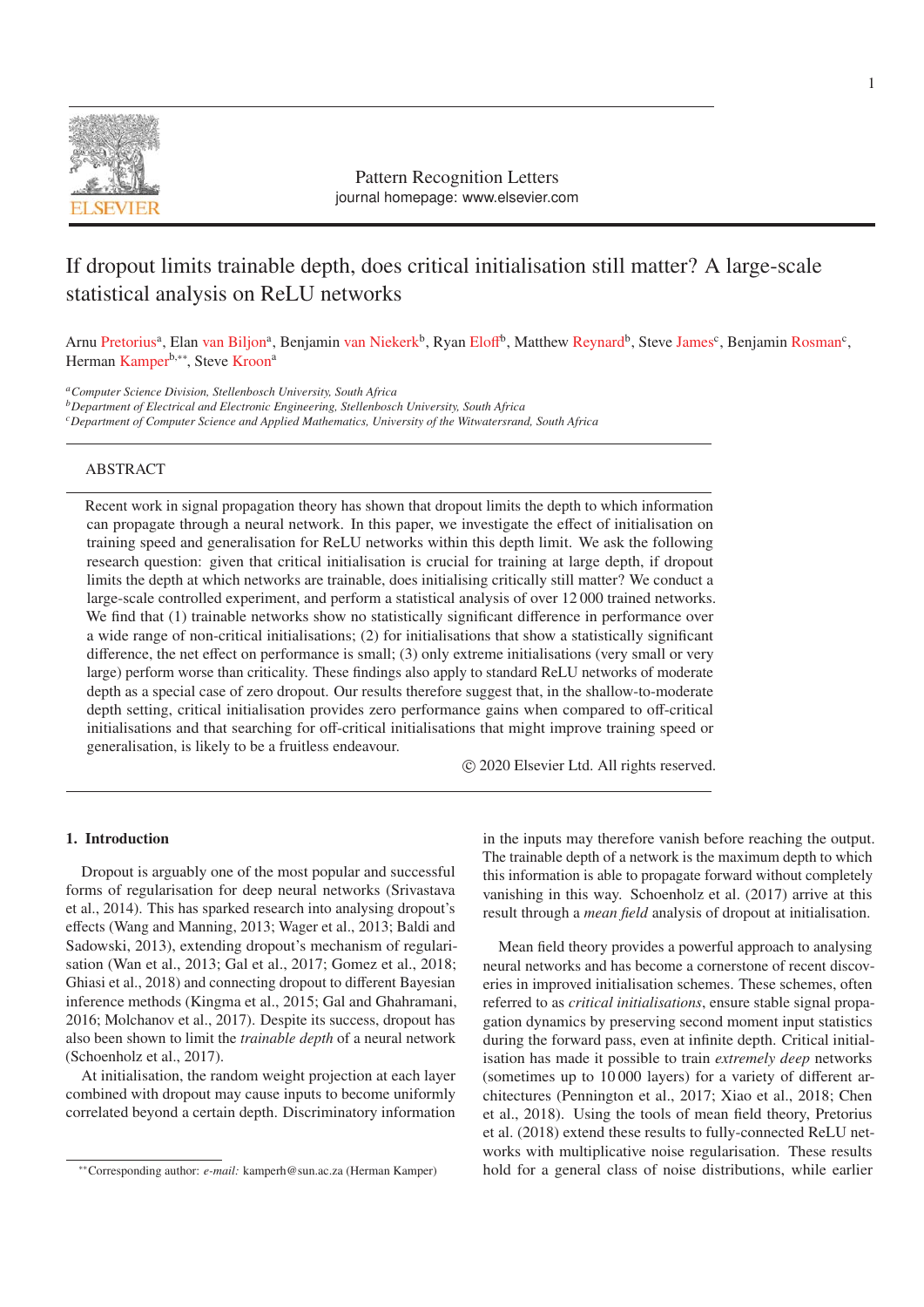work (Hendrycks and Gimpel, 2016) describes dropout-specific initialisation schemes.

For non-critical initialisation, signal propagation can become unstable and result in the saturation of activation functions. In the particular case of ReLU activations, numerical instability (overflow or underflow) can arise when training very deep networks. Despite this, when training ReLU networks of a finite depth, there is a range of trainable but non-critical initialisations. That is, there exists a "band" of valid initialisations around the critical point. It is conceivable that using these alternative, noncritical initialisations may confer some benefits. For example, Saxe et al. (2014) note that just off of criticality, the spectrum of the input-output Jacobian can be well behaved, which has been linked to improvements in training and generalisation (Pennington et al., 2017). This leads us to the following question.

Question: *If dropout limits the depth to which networks can train, does critical initialisation still matter?* Given that stable signal propagation at extreme depths is no longer a concern, are there alternative initialisations that might perform better than the critical initialisation?

To investigate the above research question, we conduct a largescale randomised control trial (RCT)—an approach borrowed from the medical community—to compare training speed and generalisation for ReLU neural networks with dropout for different initialisations. We consider multiple datasets, training algorithms, dropout rates and combinations of hyperparameters to avoid confounding effects. To the best of our knowledge, this is the first application of RCTs in a deep learning context. A statistical analysis of our results leads to the following insight.

Answer: There is no statistically significant difference be*tween the critical initialisation and a wide neighbourhood of non-critical initialisations, as measured by training speed and generalisation.* In our experiment we find that this also applies to standard ReLU networks without dropout, for which the critical initialisation is the popular "He" initialisation (He et al., 2015). Our findings seem to indicate that networks of moderate depth (less than 20 layers) are in fact very insensitive to initialisation. In addition, we conclude that exploring the initialisation landscape around criticality in the hope of finding previously undiscovered benefits, is unlikely to be a fruitful enterprise.

## 2. Background

We model the expected value of a target variable y conditioned on an input **x**, i.e.  $E(y|x)$ , using a fully-connected feedforward neural network with dropout. Given an input  $\mathbf{x}^0 \in \mathbb{R}^{D_0}$ , we can define this neural network recursively as

$$
\mathbf{x}^{l} = \phi(\tilde{\mathbf{h}}^{l}), \qquad \tilde{\mathbf{h}}^{l} = W^{l} \left( \mathbf{x}^{l-1} \odot \frac{\epsilon^{l-1}}{1-\theta} \right) + \mathbf{b}^{l}, \qquad (1)
$$

for  $l = 1, ..., L$ , where *L* is the total number of hidden layers, denotes element-wise multiplication, and *<sup>l</sup>* ∼ Bern(1 − θ) is a Bernoulli noise vector, corresponding to a dropout rate θ. The dimensionality of hidden layer *l* is denoted as *Dl*, and activations at each layer are computed element-wise using  $\phi(a)$  =  $ReLU(a) = max(0, a)$ . The initial weights  $W^l \in \mathbb{R}^{D_l \times D_{l-1}}$  and



Fig. 1. *Choosing network depth and initialisation*. (a): Critical initialisation boundary separating regimes of vanishing or exploding variance signal propagation at large depth. (b): An illustration of the region that allows stable variance (beige) and correlation (black bordered beige) information to propagate through the entire network. (We choose a depth  $L = 100$ for ease of visualisation, although this depth is too deep for training with dropout). Alternative non-critical initialisations L1–L4 (blue), C (green), R1–R4 (orange), E1–E2 (red) are sampled from this region. (c): The depth to which networks with dropout are trainable for different dropout rates (dashed purple line). (d) Symmetrical interval containing L1–L4 and R1– R4 as a function of the dropout rate: the (beige) region around criticality represents the set of trainable initialisations.

biases  $\mathbf{b}^l \in \mathbb{R}^{D_l}$  are sampled i.i.d. from zero-mean Gaussian distributions with variances  $\sigma_w^2/D_{l-1}$  and  $\sigma_b^2$ , respectively.

We focus on ReLU because of its widespread use and empirical success and consider the fully-connected setting since conclusions for these networks often generalise to other architectures, e.g. convolutional networks (He et al., 2015; Xiao et al., 2018). Schoenholz et al. (2017) also hypothesise that the signal propagation behaviour of many different architectures is likely to be governed by the fully-connected case.

#### *2.1. Mean field theory for signal propagation*

Poole et al. (2016), Schoenholz et al. (2017) and Pretorius et al. (2018) use mean field theory to analyse fully-connected feedforward neural networks at initialisation. For large layer widths, each pre-activation (the linear combination of the incoming connections from the previous layer) at initialisation in any given layer of the network represents a large sum of i.i.d. random variables. According to the central limit theorem, this sum will tend to a Gaussian distribution in the limit of infinite width. Using the above observation, the mean field approach is to fit Gaussian distributions over all the pre-activation units through moment matching to describe the behaviour of wide random neural networks at initialisation.

In more detail, consider two inputs  $\mathbf{x}_1^0$  and  $\mathbf{x}_2^0$ . Denote the scalar pre-activation at unit *j* in layer *l* for input  $\mathbf{x}_1^0$  as  $\tilde{h}_j^{l,1}$ . For fully-connected ReLU networks with dropout, Pretorius et al. (2018) derive the joint distribution over the pre-activations in expectation over the network parameters and the noise as

$$
p\left(\tilde{h}_j^{l,1}, \tilde{h}_j^{l,2}\right) = \mathcal{N}(\mathbf{0}, \tilde{\Phi}^l),
$$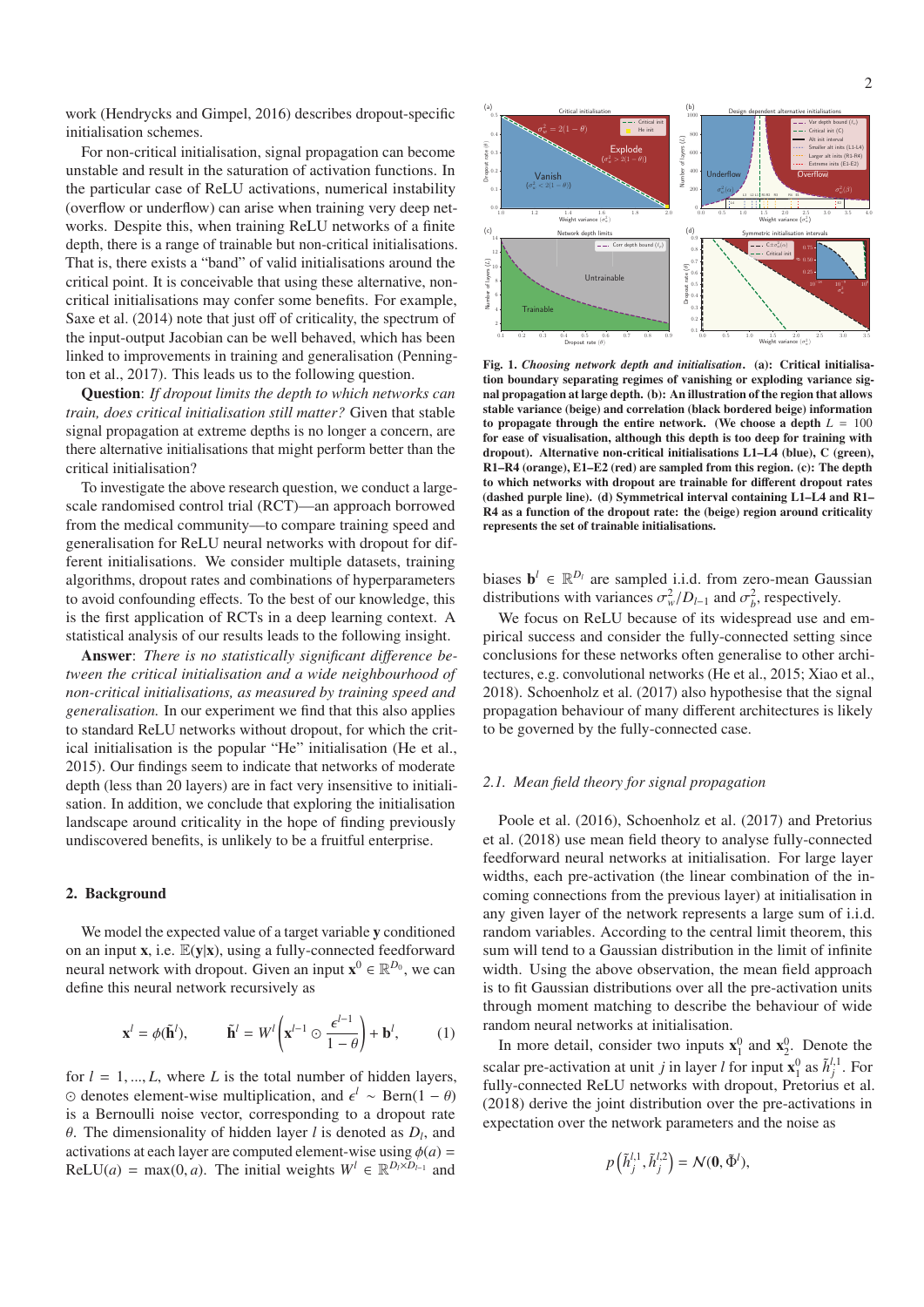where

$$
\tilde{\Phi}^l = \begin{bmatrix} v_1^l & \kappa^l \\ \kappa^l & v_2^l \end{bmatrix}
$$

The layer-wise evolution of the terms in the covariance matrix  $\tilde{\Phi}^l$ , are given by

$$
v_1^l = \frac{\sigma_w^2}{2(1-\theta)} v_1^{l-1} + \sigma_b^2
$$
 (2)

.

$$
\kappa^{l} = \frac{\sigma_{w}^{2}}{2} \kappa^{l-1} \left( g(\rho^{l-1}) + \frac{1}{2} \right) + \sigma_{b}^{2} \tag{3}
$$

$$
\rho^l = \kappa^l / \sqrt{v_1^l v_2^l} \tag{4}
$$

where

$$
g(\rho^{l-1}) = \frac{1}{\pi \rho^{l-1}} \left( \rho^{l-1} \sin^{-1} \left( \rho^{l-1} \right) + \sqrt{1 - (\rho^{l-1})^2} \right)
$$

with initial variance  $v_1^0 = \frac{x_1^0 \cdot x_1^0}{D^0}$  and covariance  $\kappa^0 = \frac{x_1^0 \cdot x_2^0}{D^0}$ . The above quantities are derived in the large width limit, but in practice tend to hold for finite widths of moderate size (Poole et al., 2016; Schoenholz et al., 2017; Pretorius et al., 2018).

*Critical initialisation.* A fixed point of the variance recurrence in (2) is given by

$$
\{\sigma_w^2, \sigma_b^2\} = \{2(1-\theta), 0\},\
$$

which ensures that signal propagation variances are preserved during the forward pass of a ReLU network with dropout (Pretorius et al., 2018). This network parameter setting is referred to as the *critical initialisation*. Figure 1(a) shows the relationship between the critical initialisation and the dropout rate. Away from criticality, the variance signal tends to vanish or explode. If the dropout rate  $\theta$  is zero, the initialisation reduces to the popular "He" initialisation for ReLU networks (He et al., 2015).

*Trainable depth.* Consider the following proposition due to Schoenholz et al. (2017):

Proposition 1: *At initialisation, a necessary condition for training any neural network is that the information from the input layer should be able to reach the output layer*.

Pretorius et al. (2018) analyse the evolution of the input variances and correlations, as given in (2) and (4), to establish when this information propagation requirement is violated. Let  $\alpha$  and  $\beta$  represent the smallest and largest positive values representable on a modern machine. The depth at which numerical instability issues (underflow or overflow) arise from the variances described in (2) for non-critical initialisations is bounded by

$$
\ell_{\nu} = \begin{cases} \frac{\ln\left(\frac{\sigma}{\nu 0}\right)}{\ln\left(\frac{\sigma_{\nu}^2}{2(1-\theta)}\right)}, & \text{if } \sigma_{\nu}^2 < 2(1-\theta) \\ \frac{\ln\left(\frac{\beta}{\nu 0}\right)}{\ln\left(\frac{\sigma_{\nu}^2}{2(1-\theta)}\right)}, & \text{if } \sigma_{\nu}^2 > 2(1-\theta). \end{cases}
$$
(5)

An example of these bounds are shown in Figure 1(b) as purple dashed lines. The depth bounds around criticality are finite but large, exceeding typical depths for most modern deep neural networks used in practice. However, even if single input information can propagate to large depths, the correlation between inputs, described in (4), converge to degenerate levels over a much shorter depth horizon (Pretorius et al., 2018). This can limit the network's ability to train, since all discriminatory information is lost during forward propagation. Furthermore, the rate of convergence in correlation is invariant to initialisation, but increases as more dropout is applied. As a result, inputs to a dropout network tend to convey similar information at shallower depths compared to unregularised networks. The bound that characterises convergence in correlation is

$$
\ell_{\rho} = -6/\ln\left[\frac{(1-\theta)}{\pi}\left(\sin^{-1}(\rho^*) + \frac{\pi}{2}\right)\right],\tag{6}
$$

where  $\rho^*$  denotes the converged correlation and the factor 6 is an ad-hoc factor, which seems to provide a good fit to experimental data, but is as yet unexplained (Schoenholz et al., 2017; Pretorius et al., 2018). Figure 1(c) plots the theoretically predicted trainable depth using (6) for different dropout rates. Note that these depths are much shallower than those for variance dynamics.

## 3. Experimental setup

We conduct a large-scale controlled experiment using networks of trainable depth to compare the effect of initialisation on training speed and generalisation for ReLU networks with dropout. We explore the space around criticality by selecting alternative initialisations whose values theoretically satisfy Proposition 1. Our final aim is to test whether there exists a statistically significant difference, as measured by training speed and generalisation, between the different initialisations. To answer this question, we use a systematic randomised control trial methodology with hypothesis testing.

## *3.1. Controlled experiments using neural networks: a randomised control trial approach*

Inspired by causal discovery in medical research, we consider a hypothesis a priori and conduct a "randomised control trial" (RCT) (Kendall, 2003) using neural networks. In an ordinary randomised control trial a random sample, representative of the full population, is split into two groups. One group receives some form of an intervention, such as a new drug. The other group, referred to as the control group, receives no intervention. The purpose of the two groups is to control for all confounding effects that are unrelated to the intervention of interest. The groups are then monitored by collecting data over time. Once the study has been completed, a test for statistical significance can be applied to ascertain if there exists a difference between the two groups, as measured by a quantitative metric of interest. If a statistical significant difference is detected, the intervention is confirmed as being the cause. In this paper, we aim to test for differences in initialisation of fully-connected ReLU neural networks with dropout.

To begin, consider the following *design space*: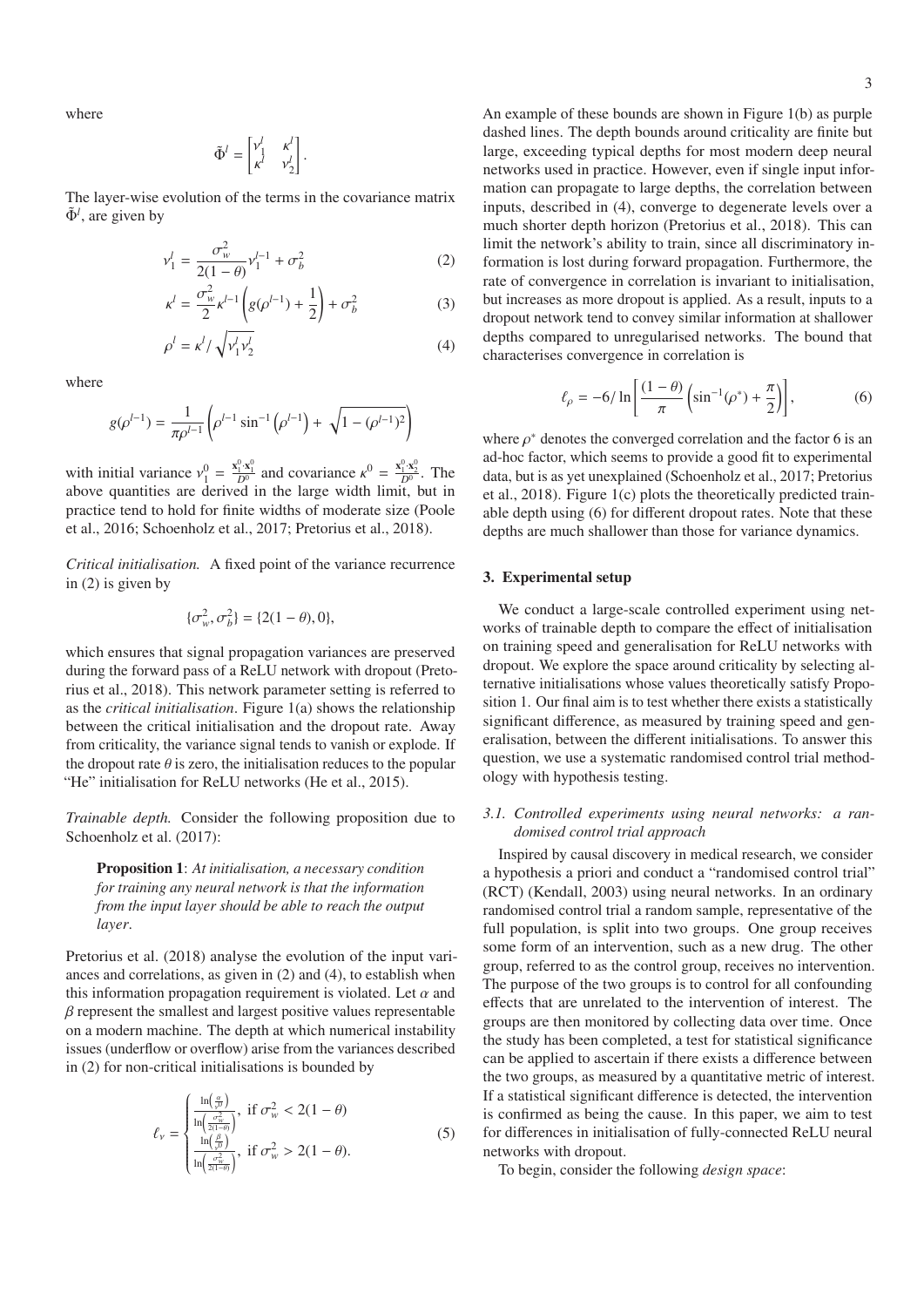Ω-design space: *We define the neural network design space* Ω *as the space consisting of di*ff*erent possible combinations of design components used to construct an algorithm for classification using a fully-connected ReLU neural network with dropout. Specifically, the design space is given by the following Cartesian product*

#### $\Omega = X \times \mathcal{D} \times \mathcal{W} \times \mathcal{R} \times \mathcal{B} \times \mathcal{O} \times \mathcal{M} \times \mathcal{L}$

*where the component sets divide into (1) dataset*  $X$ , *(2) network topology: depth* D*, width* W*, (3) dropout rate* R*, and (4) training procedure: batch size* B*, optimiser* O*, momentum* M*, and learning rate* L*.*

We adapt the RCT approach for analysing neural network initialisation as follows. First, we randomly generate a collection of different neural network algorithms by sampling from the design space, or "population," of possible neural networks. For example, a 10-layer ReLU network trained on MNIST, where each layer is 256 units wide, with a dropout rate of 0.5, optimised using RMSprop with zero momentum and a learning rate of  $5 \times 10^{-4}$  and batches of size 128, corresponds to the 8tuple: (MNIST, 10, 256, 0.5, 128, RMSprop, 0, 5 × 10<sup>-4</sup>). Next, we construct identical "groups" by using multiple copies of the sampled designs. Each group in the experiment is then assigned a different initialisation scheme. Finally, we test the following hypothesis related to a given metric:

Null hypothesis: *Given a metric* τ*, let* μ*crit*(τ) *denote the group mean associated with the critical initialisation and*  $\mu_a(\tau)$ *, the mean associated with an alternative initialisation*  $a \in \mathcal{A} \subset I$ *, where*  $I$  *is the set of all possible initialisations, and* A *is our chosen set of alternative initialisations. Then the null hypothesis to be tested is*

$$
H_0: \mu_{crit}(\tau) = \mu_a(\tau), \forall a \in \mathcal{A}.
$$
 (7)

We discuss our methodology for selecting alternative initialisations in Section 3.2.

If the null hypothesis is rejected, we have strong evidence to indicate that the performance of the critical initialisation is significantly different from those of alternative initialisations. If  $H<sub>0</sub>$  cannot be rejected, the perceived difference is not considered statistically significant. Figure 2 summarises this approach to studying the effect of initialisation in neural networks.



Fig. 2. Randomised control trial approach to analysing the effect of initialisation in neural networks.

*Metrics.* Our metrics of interest are training speed and generalisation performance. Specifically, we define **training speed**  $(\tau_s)$ as the accuracy achieved on the training set at the 100<sup>th</sup> epoch, and **generalisation** ( $\tau_g$ ) as the highest accuracy achieved on the test set over the course of training. For example,  $\mu_{\text{crit}}(\tau_s)$  denotes the mean training speed associated with the critical initialisation, where a higher mean accuracy at epoch 100 indicates faster training.

*Sampling algorithm designs.* For our experiment groups, we sample 1120 different designs. These designs are drawn randomly from  $Ω$ , which we construct by forming the Cartesian product of the following discrete sets for dataset, depth, width, dropout rate, batch size, optimiser, momentum and learning rate:

$$
\mathcal{X} = \{MNIST, FasionMNIST, CIFAR-10, CIFAR-100\} \n\mathcal{D} = \{2, 3, 4, 5, 6, 7, 8, 9, 10, 11, 12, 13, 15, 20\} \n\mathcal{W} = \{400, 600, 800\} \n\mathcal{R} = \{0, 0.1, 0.3, 0.5\} \n\mathcal{B} = \{32, 64, 128, 256\} \n\mathcal{O} = \{SGD, Adam, RMSprop\} \n\mathcal{M} = \{0, 0.5, 0.9\} \n\mathcal{L} = \{10^{-3}, 10^{-4}, 10^{-5}, 10^{-6}\}
$$

For a given dropout rate, we limit the sampled depths in  $D$  to only the settings that would allow useful correlation information to reach the output layer, i.e.  $d \leq \ell_{\rho}, \forall d \in \mathcal{D}$ . We also include network depths of 15 and 20 when no dropout is being applied. We sample 70 designs for each dropout rate and dataset combination for a large enough diversity in network architecture and optimisation. To ensure a balanced set of network designs, we simply duplicate each group of designs for every dropout rate in R, as well as for each dataset. A full description of this process is presented in Appendix A. Finally, each network is trained for 500 epochs on MNIST (LeCun et al., 1998), FashionMNIST (Xiao et al., 2017), CIFAR-10 and CIFAR-100 (Krizhevsky and Hinton, 2009), using the full training set for each.

## *3.2. A network design dependent set of alternative initialisations*

We ensure that our networks preserve short range correlation information by limiting their depth. To develop a principled approach towards exploring the initialisation space around criticality, we now ask: for a fixed depth, what is the range of initialisations around criticality that will remain numerically stable until the output layer? In other words, for which  $\sigma_w^2$  in (5) is  $\ell_{\nu} \geq \ell_{\rho}$ . We can find these bounds for alternative initialisations by solving for  $\sigma_w^2$  in (5), which gives

$$
\sigma_w^2(\alpha) = \inf \left\{ \sigma_w^2 \in \mathbb{R}_{>0} \middle| \ell_v \ge \ell_\rho, \sigma_w^2 < 2(1 - \theta) \right\}
$$
\n
$$
= 2(1 - \theta) \left( \frac{\alpha}{\nu^0} \right)^{1/\ell_\rho} \text{ [lower bound]} \tag{8}
$$

$$
\sigma_w^2(\beta) = \sup \left\{ \sigma_w^2 \in \mathbb{R}_{>0} \middle| \ell_v \ge \ell_\rho, \sigma_w^2 > 2(1 - \theta) \right\}
$$

$$
= 2(1 - \theta) \left( \frac{\beta}{v^0} \right)^{1/\ell_\rho} \text{[upper bound]} \tag{9}
$$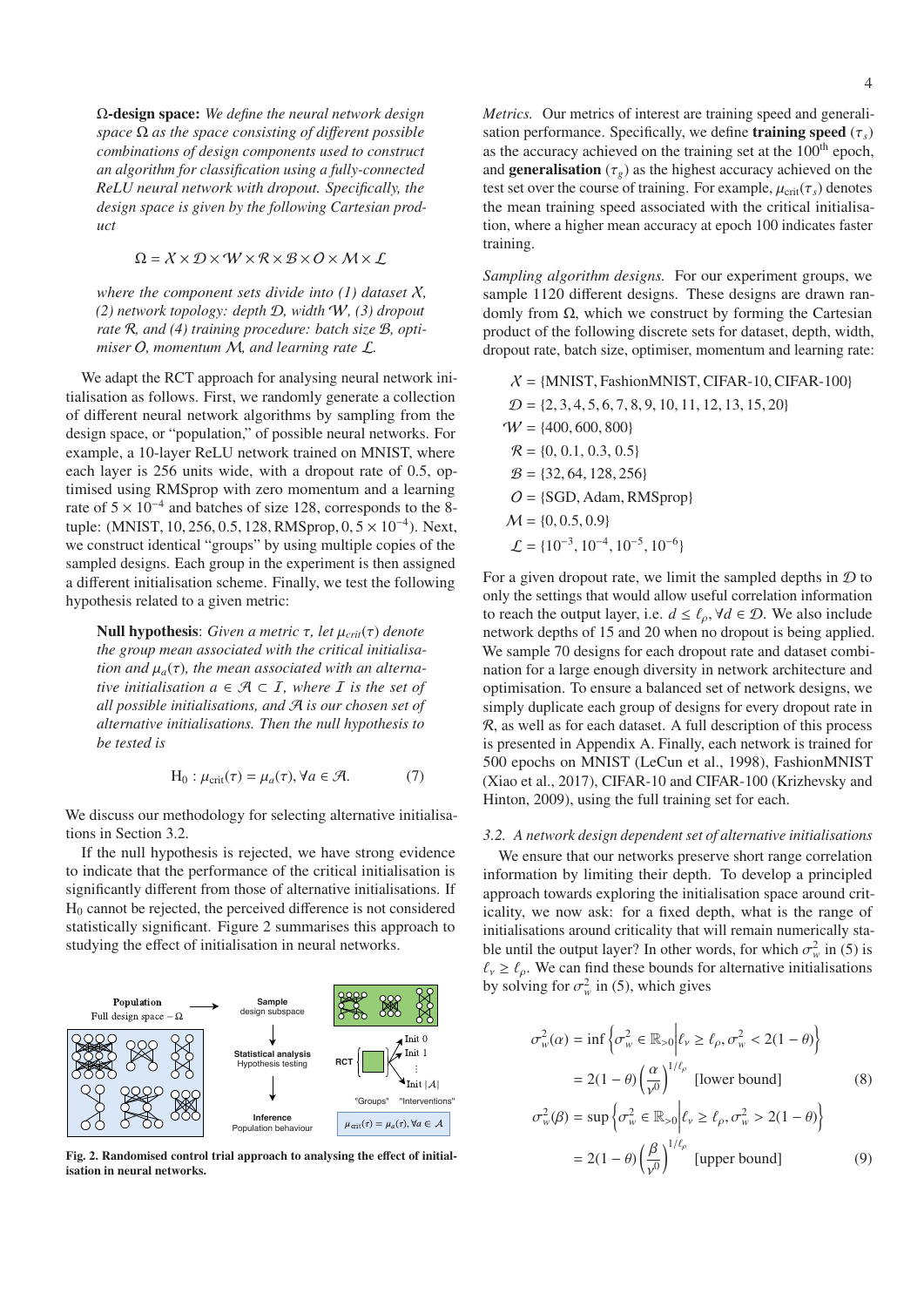In our experiments, we use 32-bit floating point precision, such that  $\alpha = 1.1754944 \times 10^{-38}$  in (8) and  $\beta = 3.4028235 \times 10^{38}$ in (9). An example interval for possible alternative initialisations bounded by  $\sigma_w^2(\alpha)$  and  $\sigma_w^2(\beta)$  is shown in Figure 1(b). Note that the interval is not symmetric. This is because although the signal vanishes and explodes at the same rate, the critical initialisation is typically much closer to  $\alpha$  than to  $\beta$ . This causes the interval to be wider to the right. To cover this entire space around criticality would be computationally infeasible. Therefore, we focus on sampling alternative initialisations around criticality as a function of the dropout rate.

Specifically, we first sample a core set of initialisations within the interval  $C \pm \sigma_w^2(\alpha)$  centred around the critical initialisation (C), with logarithmic spacing between samples (see Appendices B and C for more detail). This symmetric interval is illustrated by the dashed black lines in Figure 1(d) for different dropout rates. Note that the interval becomes narrower for larger dropout rates. The inset in Figure 1(d) plots the left side of the interval close to zero on a log-scale. The core set of alternative initialisations for the fixed depth in Figure 1(b) are shown as blue dashed lines (below criticality, marked L1-L4) and orange dashed lines (above criticality, marked R1-R4). Finally, we explore further to the right by sampling halfway, as well as close to the end of the interval, between criticality and  $\sigma_w^2(\beta)$ . These more extreme initialisations are depicted in red (marked E1 and E2).

#### *3.3. Statistical comparison methodology*

The null hypothesis  $H_0$  can be tested using an *omnibus test*, which is specifically designed for multiple comparisons (Demšar, 2006). If the null hypothesis is rejected in this setting, there is evidence that at least one of the competing initialisations is significantly different from the rest. We use the Iman-Davenport extension (Iman and Davenport, 1980) of the non-parametric Friedman rank test (Friedman, 1937) as recommended by Demšar (2006) and García et al. (2010). We describe this test below in the context of comparing different initialisations.

Friedman (Friedman, 1937): For a given metric  $\tau$  and a set of competing initialisations  $I$ , the Friedman test first ranks initialisations  $i \in \mathcal{I}$  in terms of their mean performances  $\mu_i(\tau)$ and then computes a test statistic using these ranks. An average rank is assigned to tied initialisations. In more detail, let *rdi* denote the rank for a specific design  $d$  (sampled from  $\Omega$ ) using initialisation *i*. We denote the mean rank over the set of all sampled designs  $\Delta \subset \Omega$ , as  $\bar{R}_i = \frac{1}{|\Delta|} \sum_{d=1}^{|\Delta|} r_{di}$ . The Friedman test statistic under the null hypothesis of no difference is

$$
\chi_F^2 = \frac{12|\Delta|}{|I|(|I|+1)} \left( \sum_{i=1}^{|I|} \bar{R}_i^2 - \frac{|I|(|I|+1)^2}{4} \right),
$$

and is approximately  $\chi^2$  distributed with  $|I| - 1$  degrees of freedom.

Iman-Davenport (Iman and Davenport, 1980): It has been shown that the Friedman test can be a poor approximation to the  $\chi^2$  distribution. Therefore, the Iman-Davenport test modifies the Friedman test as follows

$$
F_{ID} = \frac{(|\Delta| - 1)\chi_F^2}{|\Delta|(|\mathcal{I}| - 1) - \chi_F^2},
$$

to more accurately approximate an *F* distribution with  $(|I| - 1)$ and  $(|\mathcal{I}| - 1)(|\Delta| - 1)$  degrees of freedom.

If we reject  $H_0$ , we may next ask whether there exists specific differences between the critical and the alternative initialisations. For this purpose we perform multiple pairwise tests.

It is important to note, however, that when conducting multiple pairwise comparisons with popular two-sample tests, a significant difference might be detected simply by chance. To illustrate this, consider the probability of rejecting the null hypothesis when it is in fact true. This is known as a type I error. The null hypothesis is usually rejected if the probability of a type I error—the *p*-value—is less than some specified *significance level*, typically set at 5%. However, it is insufficient to separately control for type I errors for each individual pairwise comparison. In our case, pairwise comparisons between the critical and the alternative initialisations (L1–L4, R1–R4, E1, E2) result in a total of 10 comparisons. At a significance level of 5%, a satisfactory probability of not making a type I error in a *single* comparison is  $\gamma = 1 - p$ (reject H<sub>0</sub>|H<sub>0</sub> is true) = 95%. However, the probability of not making a type I error *across all comparisons* is actually  $\gamma^{10} \approx 60\%$ , which is much lower than what was previously considered acceptable. Therefore, we guard against type I errors in multiple tests by using *post-hoc* tests that aim to adjust the significance level to control the *familywise* error—the probability that at least one type I error is made among multiple tests (García et al., 2010; Santafe et al., 2015). The specific post-hoc test we use is the Finner test (Finner, 1993) as recommended by Garcia and Herrera (2008) and García et al. (2010). The specifics of this test are given below.

**Finner** (Finner, 1993): Let  $p_i$ ,  $i = 1, ..., i^*, ..., |I|$ , denote ordered *p*-values obtained from multiple pairwise comparisons corresponding to the null hypotheses of no mean difference  $H_{01},...,H_{0i^*},...,H_{0|I|}$ . Using the Finner test, we reject  $H_{01}, ..., H_{0i^*}$ , where

$$
i^* = \min \{ i | p_i > 1 - \gamma^{i/(|I|-1)} \}.
$$

### *3.4. Summary of experimental setup*

We aim to test for differences in initialisation by conducting a large scale randomised control trial experiment using neural networks. We begin by sampling 70 neural network algorithm designs from the design space  $\Omega$  for each dropout rate and dataset combination, for a total of 1120 designs. To form groups in our experiment, we make 11 identical copies of the 1120 designs. Note that this is a core aspect of our approach. We ensure *within-group variation* by sampling *di*ff*erent designs*, but then duplicate this collection of designs to form identical groups, one for each "intervention", i.e. initialisation. For each group, we assign a different initialisation—either critical initialisation  $(C)$ , or one of the 10 alternative initialisations  $(L1-$ L4, R1–R4, E1–E2). All designs are then trained, resulting in a total of  $70 \times 4 \times 4 \times 11 = 12320$  trained neural networks. Using these results, we test our hypothesis—that no difference exists between the various initialisations in terms of training speed and generalisation—using omnibus and post-hoc statistical tests.

To provide an analogy in the context of drug testing: our approach is akin to selecting a large random sample of human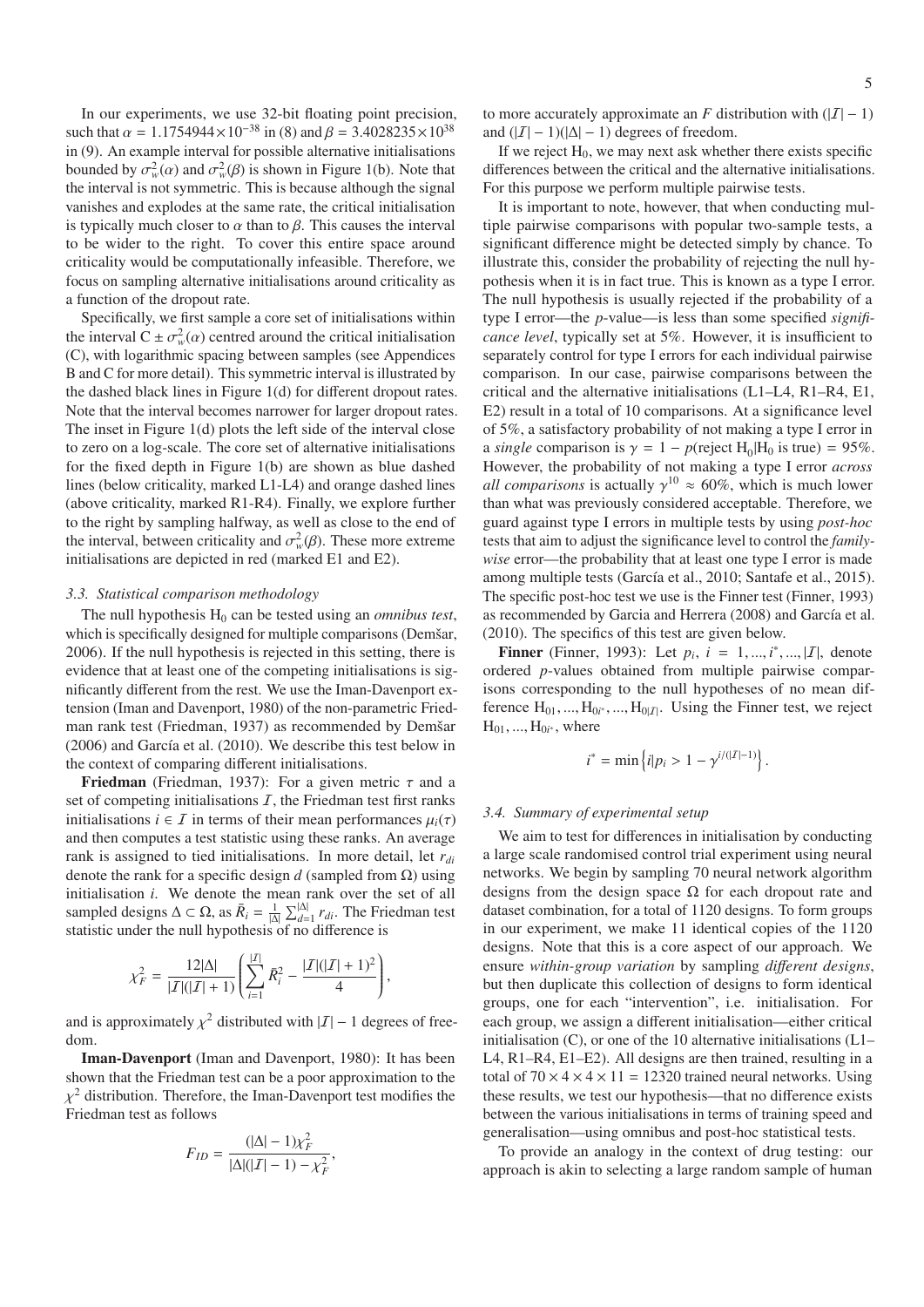

Fig. 3. *Density fits for the di*ff*erent initialisations*. (a): training speed. (b): generalisation.

Table 1. Post-hoc tests for training speed and generalisation. The symbol <sup>∗</sup> indicates a significant *p*-value (less than 5%) and <sup>†</sup> indicates a large effect size.

| TRAINING SPEED - H <sub>0</sub> : $\mu_{\text{cnrt}}(\tau_s) = \mu_a(\tau_s)$ , $a \in \{L_i, R_i, E_1, E_2\}_{i=1}^4$ |                     |                     |                        |                     |                     |                                           |                                  |                                               |                     |                                                         |                                             |
|------------------------------------------------------------------------------------------------------------------------|---------------------|---------------------|------------------------|---------------------|---------------------|-------------------------------------------|----------------------------------|-----------------------------------------------|---------------------|---------------------------------------------------------|---------------------------------------------|
|                                                                                                                        | L <sub>4</sub>      | L <sub>3</sub>      | L <sub>2</sub>         | L1                  | R <sub>1</sub>      | R <sub>2</sub>                            | R <sub>3</sub>                   | R4                                            |                     | E1                                                      | E2                                          |
| ADJUSTED $p$ -VALUE<br><b>EFFECT SIZE</b>                                                                              | $^*$ 0<br>$-0.2512$ | 0.1338<br>$-0.0648$ | 0.857<br>$-0.0287$     | 0.4003<br>$-0.0069$ | 0.6479<br>0.0094    | 0.0677<br>0.0202                          | $*3.95 \times 10^{-6}$<br>0.0147 | *3.33 $\times$ 10 <sup>-15</sup><br>$-0.0048$ |                     | *2.4 $\times$ 10 <sup>-9</sup><br>$^{\dagger} - 1.1055$ | $*2.4 \times 10^{-9}$<br>$\uparrow$ -1.1019 |
| GENERALISATION – H <sub>0</sub> : $\mu_{\text{cnrt}}(\tau_g) = \mu_a(\tau_g), a \in \{L_i, R_i, E_1, E_2\}_{i=1}^4$    |                     |                     |                        |                     |                     |                                           |                                  |                                               |                     |                                                         |                                             |
|                                                                                                                        | IA                  | L <sub>3</sub>      | L <sub>2</sub>         | L1                  | R1                  | R <sub>2</sub>                            |                                  | R <sub>3</sub>                                | R <sub>4</sub>      | E1                                                      | E2                                          |
| ADJUSTED <i>p</i> -VALUE<br><b>EFFECT SIZE</b>                                                                         | $^*$ 0<br>$-0.2389$ | 0.0545<br>$-0.0716$ | $*0.0033$<br>$-0.0412$ | 0.0418<br>$-0.0103$ | 0.1226<br>$-0.0016$ | *9.23 $\times$ 10 <sup>-6</sup><br>0.0102 |                                  | $*4.44 \times 10^{-16}$<br>0.0049             | $^*$ 0<br>$-0.0145$ | $^*$ 0<br>$^{\dagger} - 1.1708$                         | $^*$ 0<br>$^{\dagger} - 1.1787$             |

participants, duplicating (cloning) them to form identical groups, and then administering a different drug to each group. To have exact copies of a representative sample to test on is an ideal case for an experimenter, since (1) within-group variation controls for confounding effects, and (2) having identical groups ensures that if differences between groups are detected, it can only be as a result of the drug. Here we are fortunate to be dealing with software entities and not human beings, which allows us the luxury of this ideal setup (see Appendix E for a further discussion on the validity of the RCT approach).

# 4. Results

A visualisation of our findings is presented in Figure 3. For each initialisation, we plot densities summarising the results for (a) training speed and (b) generalisation. Visually our analysis seems to indicate that the average effect on training speed and generalisation for the critical initialisation is quite similar to the average effect of alternative initialisations, except at the extremes. To make this conclusion more concrete, we conduct a statistical analysis of the results.

**Statistical analysis.**<sup>1</sup> Using the Iman-Davenport omnibus test, we reject the null hypothesis of no difference between the different initialisations for both training speed and generalisation, with a *p*-value equal to  $2.2 \times 10^{-16}$  (practically zero). This is

<sup>1</sup>Although the results appear to be multimodal, our non-parametric tests are based on ranking and therefore do not make assumptions regarding the underlying distribution. Our tests are therefore still appropriate.

somewhat unsurprising, since there are clear differences between the initialisations closer to criticality and those at the extremes (E1 and E2). Therefore, given that we have rejected  $H_0$ , we also conduct post-hoc tests.

Table 1 provides pairwise comparisons between the critical initialisation and the alternatives. For mean training speed, we find that only the initialisations at the extremes, i.e. close to  $\sigma_w^2(\alpha)$  and  $\sigma_w^2(\beta)$ , give significantly different results. These include initialising very close to zero (L4) and very large initialisations (E1 and E2). For the initialisations around criticality the differences are not statistically significant. For generalisation, it seems that the alternative initialisations are more sensitive to deviations from criticality (only R1 and L3 indicate no statistically significant difference). However, given the large scale of our study we are able to detect very fine differences. Therefore, even when differences are significant, it is important to consider the sizes of their effects.

Effect sizes. The purpose of computing effect sizes is to gauge whether statistically significant differences in effects are actually meaningful as measured by their magnitude. For a metric  $\tau$ , we define the effect size for an alternative initialisation  $a \in \mathcal{A}$ , as  $d_a(\tau) = [\mu_a(\tau) - \mu_{\text{crit}}(\tau)] / \text{sd}_{\text{crit}}(\tau)$ , where  $\text{sd}_{\text{crit}}(\tau)$  is the standard deviation of  $\tau$  for the critical initialisation. This definition of effect size for a given quantity is often referred to as Cohen's *d* (Cohen, 1988). In our context, a value of  $d = 1$ can be interpreted as a difference in effects equal to one standard deviation away from the mean of criticality. Effect sizes are typically considered to be large, i.e. meaningful, for  $d \geq 0.8$ . The effect sizes for all the alternative initialisations are given in Table 1, where the direction of an effect is indicated by its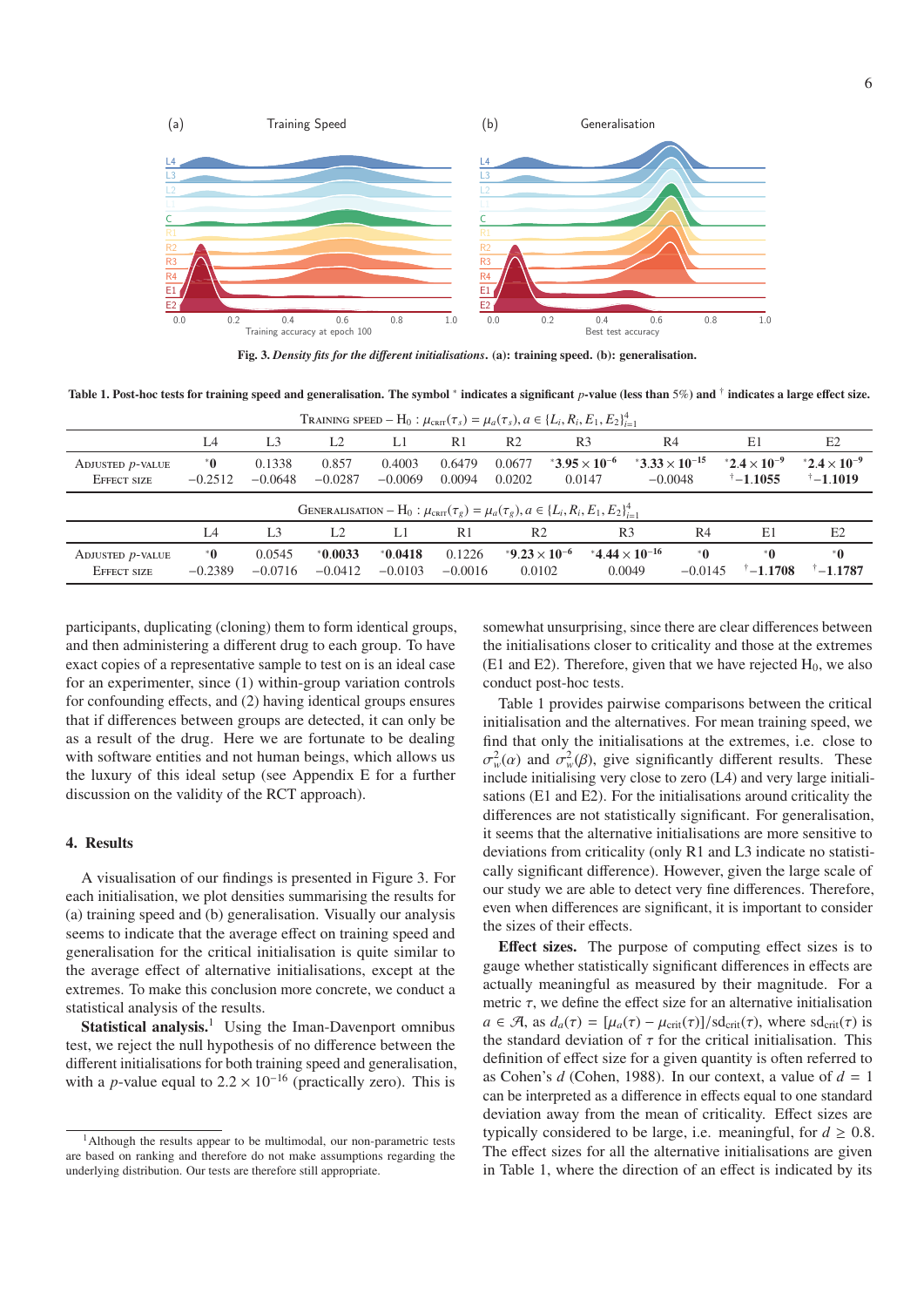sign (negative indicating a worse performance when compared to criticality). Effect sizes larger than 0.8 in absolute value are marked with the † symbol. As suggested by the plots in Figure 3, the majority of initialisations around criticality with statistically significant differences in generalisation, as shown in Table 1, have negligible effects sizes. The only meaningful effects are again at the extremes. Finally, we note that the above findings also hold when just considering standard ReLU networks without dropout (shown in Appendix D).

## 5. Conclusion

At large depth, critical initialisation for neural networks is often considered crucial for success in training and generalisation. However, recent work has shown that dropout, a popular regularisation strategy, limits the depth to which networks can be trained. Given this depth limit, we explore whether initialising at criticality still matters or whether it is possible that alternative, non-critical initialisations (less suited for stable signal propagation at extreme depth) provide any previously undiscovered benefits over critical initialisation. We conducted a large-scale controlled experiment by training over 12000 neural networks. A systematic statistical analysis of training speed and generalisation performance showed that, for a wide range of alternative initialisations around criticality, there is no statistically significant difference between these initialisations and the critical initialisation. Our analysis provides strong evidence that, for moderately deep feedforward ReLU networks (as well as those whose depth is constrained by dropout), there is little to be gained by searching for alternative initialisation schemes.

We emphasize the value of the methodology presented in this paper. Initialisation aside, the methodology can be followed in a generic way to rigorously test the effects of any design component of interest associated with a particular machine learning algorithm. Since statistical rigour is often lacking in empirical machine learning research, we hope that this approach might serve as a useful template for more rigorous investigations.

#### References

- Baldi, P., Sadowski, P.J., 2013. Understanding dropout, in: Advances in Neural Information Processing Systems, pp. 2814–2822.
- Chen, M., Pennington, J., Schoenholz, S.S., 2018. Dynamical isometry and a mean field theory of RNNs: Gating enables signal propagation in recurrent neural networks. Proceedings of the International Conference on Machine **Learning**
- Cohen, J., 1988. Statistical power analysis for the behavioral sciences. 2d ed. Hillsdale, N.J.: Lawrence Erlbaum.
- Demšar, J., 2006. Statistical comparisons of classifiers over multiple data sets. Journal of Machine learning research 7, 1–30.
- Finner, H., 1993. On a monotonicity problem in step-down multiple test procedures. Journal of the American Statistical Association 88, 920–923.
- Friedman, M., 1937. The use of ranks to avoid the assumption of normality implicit in the analysis of variance. Journal of the american statistical association 32, 675–701.
- Gal, Y., Ghahramani, Z., 2016. Dropout as a bayesian approximation: Representing model uncertainty in deep learning, in: international conference on machine learning, pp. 1050–1059.
- Gal, Y., Hron, J., Kendall, A., 2017. Concrete dropout, in: Advances in Neural Information Processing Systems, pp. 3581–3590.
- García, S., Fernández, A., Luengo, J., Herrera, F., 2010. Advanced nonparametric tests for multiple comparisons in the design of experiments in computational intelligence and data mining: Experimental analysis of power. Information Sciences 180, 2044–2064.
- Garcia, S., Herrera, F., 2008. An extension on"statistical comparisons of classifiers over multiple data sets"for all pairwise comparisons. Journal of Machine Learning Research 9, 2677–2694.
- Ghiasi, G., Lin, T.Y., Le, Q.V., 2018. Dropblock: A regularization method for convolutional networks, in: Advances in Neural Information Processing Systems, pp. 10727–10737.
- Glorot, X., Bengio, Y., 2010. Understanding the difficulty of training deep feedforward neural networks, in: Proceedings of the International Conference on Artificial Intelligence and Statistics, pp. 249–256.
- Gomez, A.N., Zhang, I., Swersky, K., Gal, Y., Hinton, G.E., 2018. Targeted dropout .
- He, K., Zhang, X., Ren, S., Sun, J., 2015. Delving deep into rectifiers: Surpassing human-level performance on ImageNet classification, in: Proceedings of the IEEE International Conference on Computer Vision, pp. 1026–1034.
- Hendrycks, D., Gimpel, K., 2016. Adjusting for dropout variance in batch normalization and weight initialization. arXiv preprint arXiv:1607.02488 .
- Iman, R.L., Davenport, J.M., 1980. Approximations of the critical region of the fbietkan statistic. Communications in Statistics-Theory and Methods 9, 571–595.
- Kendall, J., 2003. Designing a research project: randomised controlled trials and their principles. Emergency Medicine Journal 20, 164–168.
- Kingma, D.P., Salimans, T., Welling, M., 2015. Variational dropout and the local reparameterization trick, in: Advances in Neural Information Processing Systems, pp. 2575–2583.
- Krizhevsky, A., Hinton, G., 2009. Learning multiple layers of features from tiny images. Technical Report. University of Toronto.
- LeCun, Y., Bottou, L., Bengio, Y., Haffner, P., 1998. Gradient-based learning applied to document recognition. Proceedings of the IEEE 86, 2278–2324.
- Molchanov, D., Ashukha, A., Vetrov, D., 2017. Variational dropout sparsifies deep neural networks, in: Proceedings of the 34th International Conference on Machine Learning-Volume 70, JMLR. org. pp. 2498–2507.
- Pennington, J., Schoenholz, S., Ganguli, S., 2017. Resurrecting the sigmoid in deep learning through dynamical isometry: theory and practice, in: Advances in Neural Information Processing Systems, pp. 4788–4798.
- Poole, B., Lahiri, S., Raghu, M., Sohl-Dickstein, J., Ganguli, S., 2016. Exponential expressivity in deep neural networks through transient chaos, in: Advances in Neural Information Processing Systems, pp. 3360–3368.
- Pretorius, A., Van Biljon, E., Kroon, S., Kamper, H., 2018. Critical initialisation for deep signal propagation in noisy rectifier neural networks, in: Advances in Neural Information Processing Systems, pp. 5722–5731.
- Santafe, G., Inza, I., Lozano, J.A., 2015. Dealing with the evaluation of supervised classification algorithms. Artificial Intelligence Review 44, 467–508.
- Saxe, A.M., McClelland, J.L., Ganguli, S., 2014. Exact solutions to the nonlinear dynamics of learning in deep linear neural networks. Proceedings of the International Conference on Learning Representations .
- Schoenholz, S.S., Gilmer, J., Ganguli, S., Sohl-Dickstein, J., 2017. Deep information propagation. Proceedings of the International Conference on Learning Representations .
- Srivastava, N., Hinton, G.E., Krizhevsky, A., Sutskever, I., Salakhutdinov, R., 2014. Dropout: a simple way to prevent neural networks from overfitting. Journal of Machine Learning Research 15, 1929–1958.
- Wager, S., Wang, S., Liang, P.S., 2013. Dropout training as adaptive regularization, in: Advances in Neural Information Processing Systems, pp. 351–359.
- Wan, L., Zeiler, M., Zhang, S., Cun, Y.L., Fergus, R., 2013. Regularization of neural networks using dropconnect, in: Proceedings of the 30th International Conference on Machine Learning, pp. 1058–1066.
- Wang, S., Manning, C., 2013. Fast dropout training, in: Proceedings of the 30th International Conference on Machine Learning, pp. 118–126.
- Xiao, H., Rasul, K., Vollgraf, R., 2017. Fashion-MNIST: a novel image dataset for benchmarking machine learning algorithms. arXiv preprint arXiv:1708.07747 .
- Xiao, L., Bahri, Y., Sohl-Dickstein, J., Schoenholz, S.S., Pennington, J., 2018. Dynamical isometry and a mean field theory of CNNs: How to train 10,000 layer vanilla convolutional neural networks. Proceedings of the International Conference on Machine Learning .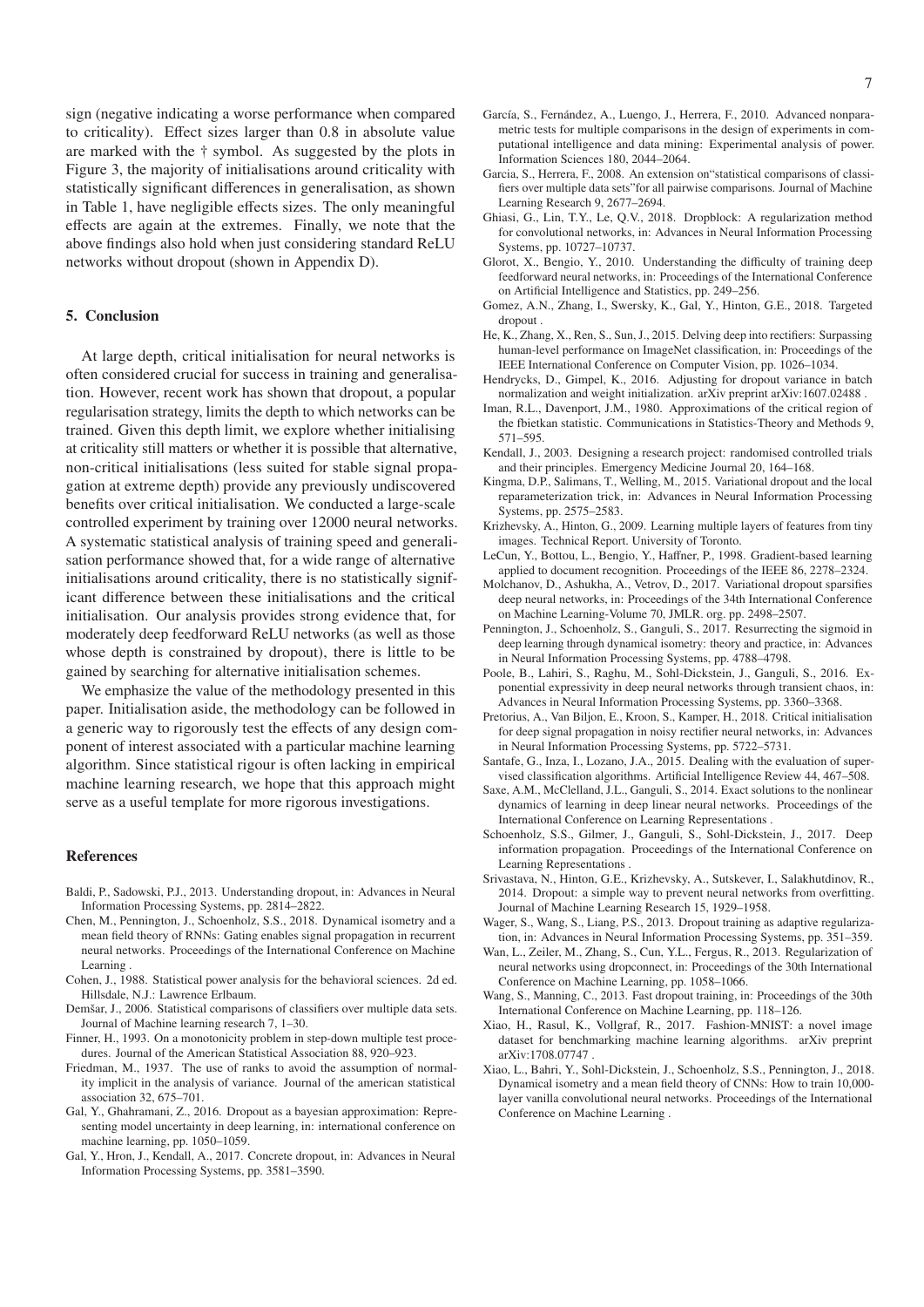# Appendix

#### *A. Pseudo random design construction*

## *A.1. Initial* / *stage-one designs*

First we construct incomplete neural network designs by taking the random Cartesian product of the form:

$$
\Omega_* = W \times B \times O \times M \times L. \tag{A.1}
$$

To ensure balanced designs are created (in the sense that the design space contains an equal number of each item in any of the above sets), we do not sample from the sets with a uniform random probability of selecting each element, but rather concatenate random permutations of each set and pair configurations across this. This process is best illustrated with a small example:

Suppose we only have two hyper-parameter choices: the width of the hidden layers and the learning rate. We would then want to generate pairs of layer-width-learning-rate samples. Our method is to:

- 1. concatenate random permutations of each set:  $W =$  [permute (W), ..., permute (W)] =<br>[600–400–800–800–600–400–600–400] (fc [600, <sup>400</sup>, <sup>800</sup>, <sup>800</sup>, <sup>600</sup>, <sup>400</sup>, <sup>600</sup>, 400] (for example)  $\mathcal{L} = [\text{permute}(\mathcal{L}), \dots, \text{permute}(\mathcal{L})] =$ <br> $\begin{bmatrix} 10^{-4} & 10^{-3} & 10^{-5} & 10^{-6} & 10^{-3} & 10^{-6} & 10^{-5} \end{bmatrix}$  $\left[10^{-4}, 10^{-3}, 10^{-5}, 10^{-6}, 10^{-3}, 10^{-6}, 10^{-5}, 10^{-4}\right]$  (for example)
- 2. sequentially pair these concatenated sets:  $\Omega_*^{(i)} = (\widehat{\mathcal{W}}^{(i)}, \widehat{\mathcal{L}}^{(i)})$ ∴  $\Omega_*^{(0)} = (600, 10^{-4})$ ;  $\Omega_i^{(1)} = (400, 10^{-3})$ ; etc

We then duplicate these combinations for each dropout rate we wish to test. Subsequently, we generate the set of viable correlation information preserving depths based on the dropout rate that is present in each configuration. We use the same setup as above to pair viable depths with incomplete combinations to form complete combinations.

Note that Adam does not support momentum. Thus, when Adam and momentum values were paired, the momentum parameter was ignored when creating the network.



Fig. A.1. *Discrete trainable depth boundary*. The depth to which networks with dropout are trainable for different dropout rates (dashed purple line). Discrete depths for each dropout rate is shown by the dashed orange line. When creating networks in practice, the discrete bound should be considered.

## *A.2. Complete* / *stage-two designs*

A process identical to the above is followed to match incomplete designs  $\Omega_*$  with viable network depths based on the dropout rate of the group. We construct depth sets  $\mathcal{D}_{\theta} \subset \mathcal{D}$  such that  $\mathcal{D}_{\theta}$  only contains depths to which correlation information can propagate for the given dropout rate  $\theta$  –see Figure [A.1](#page--1-0) for a graphical representation of this and note that, since we are working with networks with discrete numbers of layers, we follow the discretised boundary. We then concatenate permutations of this set and use this to complete the designs and form our final designs Ω. Let us illustrate this by continuing the above example for  $\theta = 0.7$ :

- 1. construct  $\mathcal{D}_{0.7} = \{2, 3, 4, 5, 6, 7\}$  using (6) (we omit networks with 0 and 1 hidden layers to ensure some measure of expressiblity)
- 2. concatenate random permutations of  $\mathcal{D}_{0.7}$ :  $\mathcal{D}_{0.7}$  = [permute  $(\mathcal{D}_{0.7}), \dots$ , permute  $(\mathcal{D}_{0.7})$ ] = <br>16.3.7.2.5.4.2.3.6.5.4.71 (for example) [6, <sup>3</sup>, <sup>7</sup>, <sup>2</sup>, <sup>5</sup>, <sup>4</sup>, <sup>2</sup>, <sup>3</sup>, <sup>6</sup>, <sup>5</sup>, <sup>4</sup>, 7] (for example)
- 3. sequentially pair this concatenated set with the incomplete designs:

$$
\Omega^{(i)} = (\Omega_*^{(i)}, \widehat{\mathcal{D}}_{0.7}^{(i)}, 0.7)
$$
  
 
$$
\therefore \Omega^{(0)} = (600, 10^{-4}, 6, 0.7); \Omega^{(1)} = (400, 10^{-3}, 3, 0.7); \text{ etc.}
$$

These four design sets, one for each value in  $R$ , are then duplicated 44 times (once for each combination of initialisation candidate in  $\mathcal A$  and dataset in  $\mathcal X$ ).

*B. Method for generating network design dependent initialisations*

Inputs:

- $\bullet$   $\theta$ : dropout rate
- *L*: depth of the network
- *S* : the number of candidates on either side of critical, within the core group, to be generated
- *E*: the number of "extreme" candidates (those far greater than critical) to be generated
- $\bullet$   $\beta$ : the largest positive value that can be represented given the floating point precision of the current computer
- $\alpha$ : the smallest positive value that can be represented given the floating point precision of the current computer

# Steps:

- 1. calculate  $\sigma_{\text{critical}}^2 = 2(1 \theta)$ <br>2. calculate  $\sigma^2(\theta)$  using (10)
- 2. calculate  $\sigma_w^2(\beta)$  using (10)
- 3. generate the set of "extreme" samples,  $\sigma_{\text{extreme}}^2$ :<br>
2. 1 solect the first "oxtrome" condidate quality
	- 3..1 select the first "extreme" candidate such that it is within the depth boundary: 2 2

$$
\sigma_{\text{extreme},E}^2 = 0.9 \sigma_w^2 \left( \beta \right)
$$

- $\sigma_{\text{extreme},E}^2 = 0.9 \sigma_w^2 (\beta)$ <br>3..2 recursively calculate the subsequent "extreme" candidates such that they are logarithmically spaced:  $\frac{2}{2}$  extreme,*e* =  $\frac{1}{2} \sigma_{\text{extreme},(e+1)}^2$  for *e* ∈ {1, 2, ..., *E* − 1}
- 4. calculate  $\sigma_w^2(\alpha)$  using (9)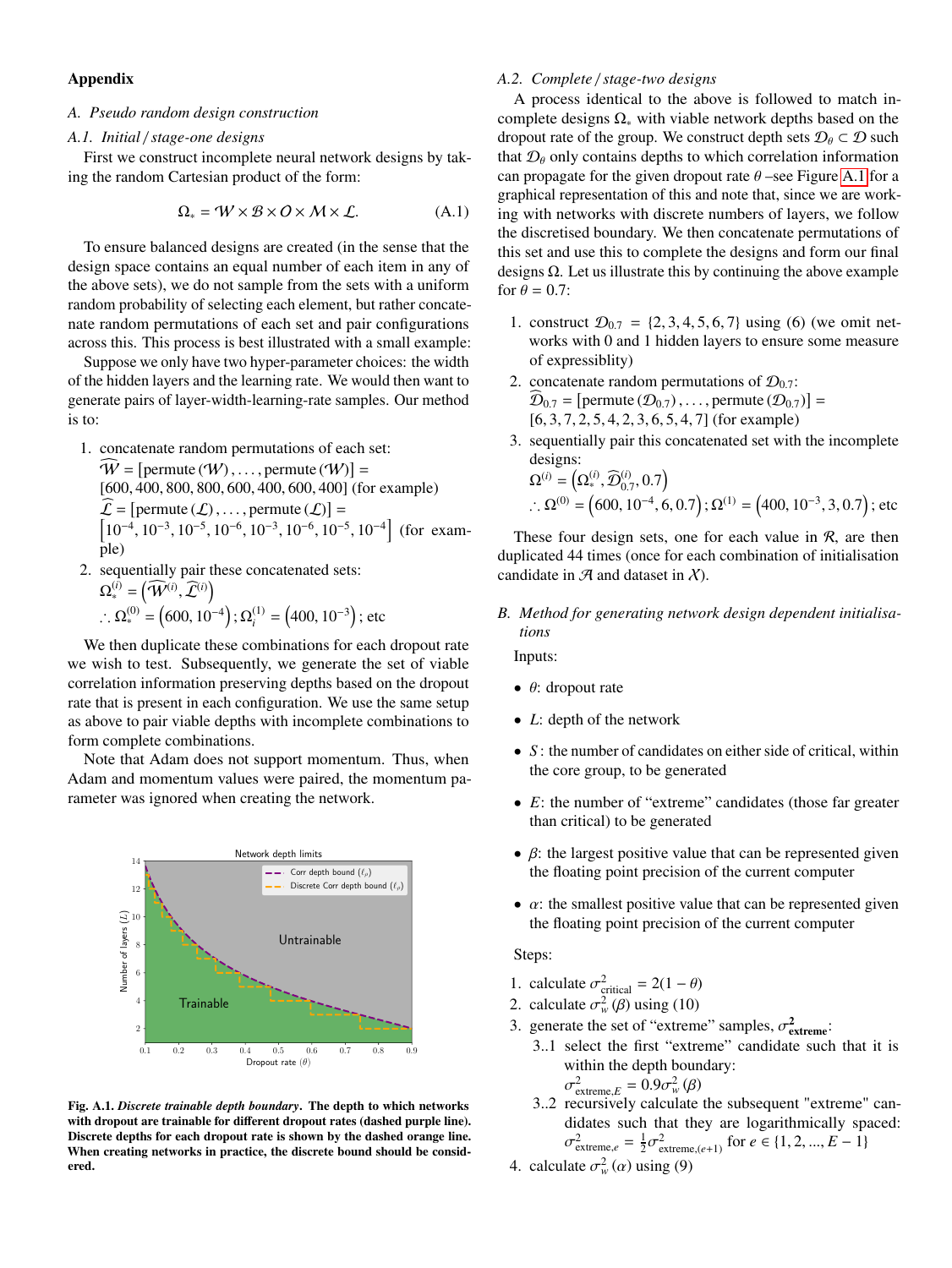5. generate the set of logarithmically spaced samples less than critical,  $\sigma_{\text{left}}^2$ :

$$
\sigma_{\text{left},s}^2 = \sigma_{\text{critical}}^2 - \frac{0.9}{2^{s-1}} (\sigma_{\text{critical}}^2 - \sigma_w^2(\alpha)) \text{ for } s \in \{1, 2, ..., S\}
$$

6. generate the set of samples just greater than critical,  $\sigma_{\text{right}}^2$ , by reflecting  $\sigma_{\text{left}}^2$  about the critical initialisation:

$$
\sigma_{\text{right},s}^2 = \sigma_{\text{critical}}^2 - (\sigma_{\text{left},s}^2 - \sigma_{\text{critical}}^2) = \sigma_{\text{critical}}^2 + \frac{0.9}{2^{s-1}} (\sigma_{\text{critical}}^2 - \sigma_{\text{w}}^2(\alpha)) \text{ for } s \in \{1, 2, ..., S\}
$$

The set of candidate initialisations is then n  $\frac{2}{\text{left}}, \sigma_{\text{critical}}^2, \sigma_{\text{right}}^2, \sigma_{\text{extreme}}^2\}.$ 

## *C. Design and corresponding initialisation examples*

Table [C.1](#page--1-1) shows 12 sampled designs and their corresponding initialisations. These samples are representative of our full set of design samples and give a good idea of typical network parameters. While there appears to be no difference between core initialisation values across samples with the same dropout rate, this is actually not the case. Changes are simply typically too small to be seen with only 3 decimal places. This is due to the rate of change of  $\sigma_w^2(\alpha)$  being very low for networks of shallow<br>to moderate denth (roughly 20 hidden layers or less) to moderate depth (roughly 20 hidden layers or less).

#### *D. Additional results*

In this section we provide additional statistical analyses per dropout rate as well as with zero dropout. These results are given in Tables [D.1,](#page--1-1) [D.2,](#page-10-0) [D.3](#page-10-1) and [D.4.](#page-10-2)

#### *E. On the validity of the RCT approach*

We performed two auxiliary studies to ensure the effectiveness of the RCT setup.

Firstly, we wanted to ensure the methodology was set up correctly and could identify known performance differences. To achieve this, we created a smaller scale scenario very similar to the study described in the main text but instead using initialisation as "intervention", we use the activation function. Networks with non-linear activation functions are more expressive and should be able to outperform their linear counterparts. Furthermore, the ReLU activation function does not suffer from saturation or vanishing gradients and typically outperforms the sigmoid when using random Gaussian initialisation. These are well established results, frequently demonstrated in the literature. Therefore, we decided to construct an RCT where the interventions are the following activations: linear, sigmoid, and ReLU. Each network was initialised critically and trained on MNIST for 1955 iterations using a batch size of 128. This RCT consisted of 1761 trained networks.

The results of the above experiment are exactly as expected and are given in Figure [E.1.](#page--1-0) ReLU networks performed best overall. The performance of linear networks were capped significantly below that of ReLU networks. Finally, the sigmoidal networks were able to perform better than linear networks and as well as ReLU networks in the best case. However, the distribution over performance for the sigmoid exhibits a long tail towards low accuracy due to vanishing gradient issues, causing network training to stall. Furthermore, pairwise comparisons with post-hoc tests between ReLU and the other activations yield



Fig. E.1. *Best test accuracy distribution per activation function*. The test RCT confirms the validity of this setup as it clearly confirms well known results: (1) ReLU networks typically outperform linear and sigmoidal networks, (2) the best performing sigmoidal networks outperform linear networks and perform comparatively to ReLU networks, but are typically more difficult to train due to vanishing gradients.

*p*-values that are practically zero, indicating significantly different mean performances with meaningful effects sizes (−2.<sup>65</sup> for linear and <sup>−</sup>8.42 for sigmoid).

After confirming the validity of our RCT setup, we aimed to control for more sophisticated training procedures, such as learning rate decay. Learning rate decay is expected to have a complex temporal interaction with other design components during training and poses a challenge as a potential confounder for the RCT to control. We theorise that adding any mechanism that generally improves performance, such as learning rate decay, should have an average effect (taken over sampled designs) that is roughly equal across groups.

To test this, we construct two RCTs nearly identical to the above. All networks make use of the ReLU activation function and the interventions in this case are initialisation schemes: He [\(He et al., 2015\)](#page--1-2), Xavier [\(Glorot and Bengio, 2010\)](#page--1-3) and Orthogonal [\(Saxe et al., 2014\)](#page--1-4). One of these RCTs makes use of learning rate decay and the other does not. In this way, we can compare the statistical findings of each and confirm whether they agree. If the test results do agree, it means that the RCT has successfully controlled for the confounding effects of learning rate in both cases, i.e. with and without decay. Figure [E.2](#page--1-5) shows best test accuracy distributions (a) without and (b) with learning rate decay. It is clear that although learning rate decay may improve the overall performance of all groups, the relative performance differences between groups remain roughly the same. Table [E.1](#page--1-1) gives the test results for each RCT. The conclusions closely match between the two trials. Therefore, we conclude that the RCT as described and performed in the main text provides a very general approach to isolating the effects of a particular intervention.

A final possible objection to this setup is that samples might not always be independent due to correlations between selected hyperparameters. This could be the case when sampling across a coarse grid for a single hyperparameter. However, in our setup,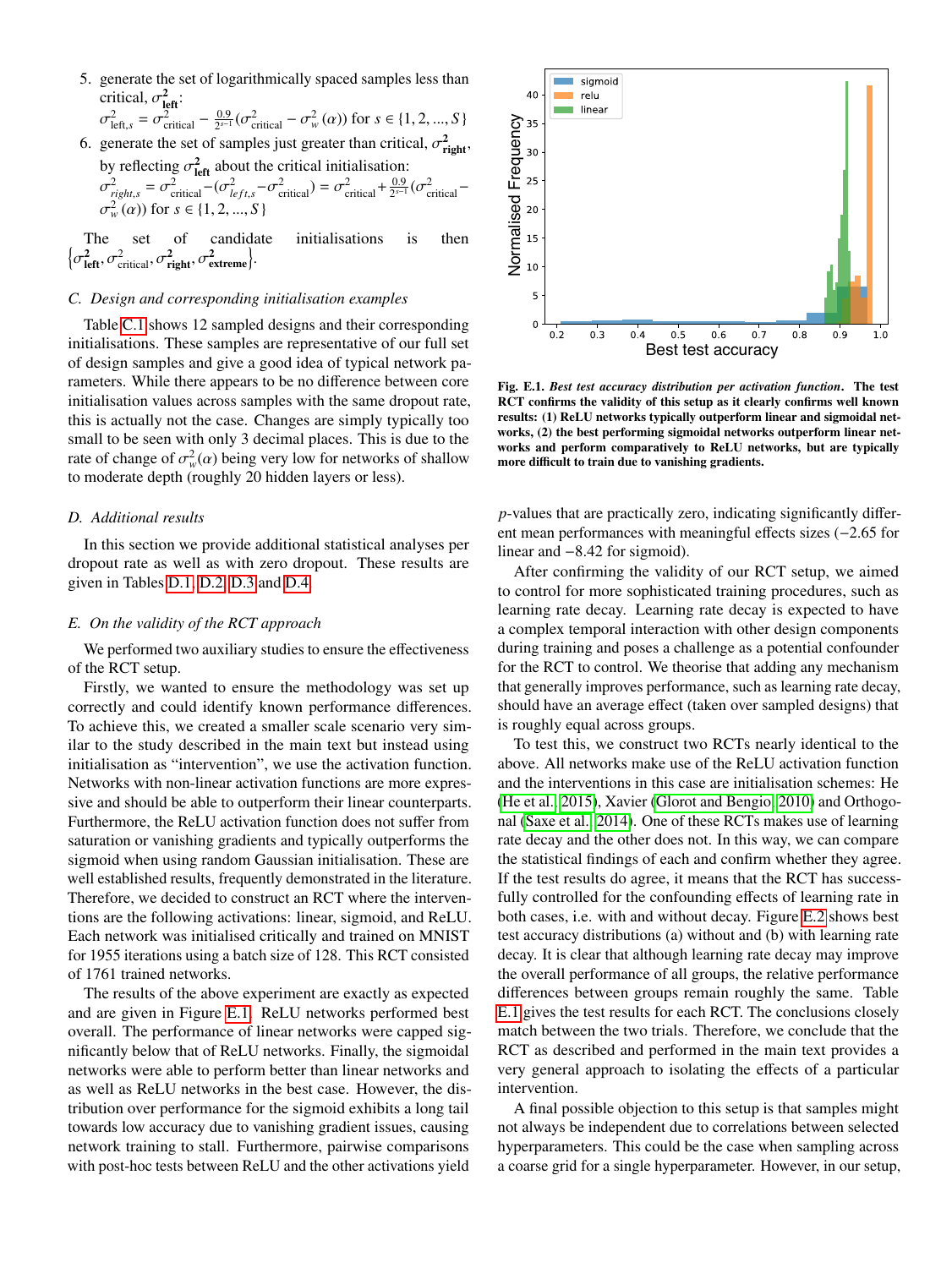| $-$ Example designs $-$  |       |                     |       |                          |              |                         |                   |                |                  |                        |                        |
|--------------------------|-------|---------------------|-------|--------------------------|--------------|-------------------------|-------------------|----------------|------------------|------------------------|------------------------|
| <b>DESIGN INDEX</b>      |       | <b>DATASET</b>      |       | <b>DEPTH</b>             | <b>WIDTH</b> | <b>RATE</b>             | <b>BATCH SIZE</b> |                | <b>OPTIMISER</b> | <b>MOMENTUM</b>        | <b>LEARNING RATE</b>   |
| $\boldsymbol{0}$         |       | CIFAR-10            |       | 12                       | 800          | 0.0                     | 256               |                | ADAM             | 0.0                    | $10^{-5}$              |
| 1                        |       | <b>FASHIONMNIST</b> |       | 15                       | 800          | 0.0                     | 64                |                | <b>SGD</b>       | 0.5                    | $10^{-6}$              |
| $\mathfrak{2}$           |       | <b>MNIST</b>        |       | 4                        | 400          | 0.0                     | 256               |                | <b>RMSPROP</b>   | 0.0                    | $10^{-5}$              |
| 3                        |       | CIFAR-10            |       | $\overline{c}$           | 400          | 0.5                     | 256               |                | <b>RMSPROP</b>   | 0.0                    | $10^{-5}$              |
| $\overline{\mathcal{L}}$ |       | CIFAR-100           |       | 3                        | 800          | 0.5                     | 64                |                | <b>SGD</b>       | 0.5                    | $10^{-6}$              |
| 5                        |       | <b>FASHIONMNIST</b> |       | $\overline{\mathcal{L}}$ | 800          | 0.5                     | 256               |                | ADAM             | 0.0                    | $10^{-5}$              |
| 6                        |       | CIFAR-10            |       | 7                        | 600          | 0.3                     | 256               |                | ADAM             | 0.0                    | $10^{-3}$              |
| $\overline{7}$           |       | CIFAR-100           |       | $\overline{\mathcal{A}}$ | 600          | 0.3                     | 64                |                | SGD              | 0.5                    | $10^{-6}$              |
| 8                        |       | <b>FASHIONMNIST</b> |       | 5                        | 400          | 0.3                     | 256               |                | <b>RMSPROP</b>   | 0.0                    | $10^{-5}$              |
| 9                        |       | CIFAR-10            |       | 3                        | 600          | 0.1                     | 32                |                | <b>SGD</b>       | 0.5                    | $10^{-4}$              |
| 10                       |       | <b>MNIST</b>        |       | 8                        | 600          | 0.1                     | 32                |                | <b>SGD</b>       | 0.5                    | $10^{-4}$              |
| 11                       |       | CIFAR-10            |       | 4                        | 600          | 0.1                     | 128               |                | ADAM             | 0.0                    | $10^{-3}$              |
|                          |       |                     |       |                          |              | $-$ Initialisations $-$ |                   |                |                  |                        |                        |
| <b>DESIGN INDEX</b>      | L4    | L <sub>3</sub>      | L2    | L1                       | $\mathsf{C}$ | R1                      | R <sub>2</sub>    | R <sub>3</sub> | R <sub>4</sub>   | E1                     | E2                     |
| $\boldsymbol{0}$         | 0.201 | 1.101               | 1.550 | 1.775                    | 2.000        | 2.225                   | 2.450             | 2.899          | 3.799            | $1.464 \times 10^{3}$  | $2.926 \times 10^{3}$  |
| $\mathbf{1}$             | 0.205 | 1.103               | 1.551 | 1.776                    | 2.000        | 2.224                   | 2.449             | 2.897          | 3.795            | $3.346 \times 10^{2}$  | $6.671 \times 10^{2}$  |
| $\boldsymbol{2}$         | 0.200 | 1.100               | 1.550 | 1.775                    | 2.000        | 2.225                   | 2.450             | 2.900          | 3.800            | $3.865 \times 10^{9}$  | $7.731 \times 10^{9}$  |
| $\mathfrak{Z}$           | 0.100 | 0.550               | 0.775 | 0.887                    | 1.000        | 1.113                   | 1.225             | 1.450          | 1.900            | $8.301 \times 10^{18}$ | $1.660 \times 10^{19}$ |
| $\overline{\mathcal{A}}$ | 0.100 | 0.550               | 0.775 | 0.888                    | 1.000        | 1.112                   | 1.225             | 1.450          | 1.900            | $3.142 \times 10^{12}$ | $6.283 \times 10^{12}$ |
| 5                        | 0.100 | 0.550               | 0.775 | 0.888                    | 1.000        | 1.112                   | 1.225             | 1.450          | 1.900            | $1.933 \times 10^{9}$  | $3.865 \times 10^{9}$  |
| 6                        | 0.140 | 0.770               | 1.085 | 1.243                    | 1.400        | 1.557                   | 1.715             | 2.030          | 2.660            | $2.013 \times 10^{5}$  | $4.026 \times 10^{5}$  |
| $\boldsymbol{7}$         | 0.140 | 0.770               | 1.085 | 1.243                    | 1.400        | 1.557                   | 1.715             | 2.030          | 2.660            | $2.706 \times 10^{9}$  | $5.412 \times 10^{9}$  |
| $\,8\,$                  | 0.140 | 0.770               | 1.085 | 1.243                    | 1.400        | 1.557                   | 1.7154            | 2.030          | 2.660            | $3.204 \times 10^{7}$  | $6.408 \times 10^{7}$  |
| 9                        | 0.180 | 0.990               | 1.395 | 1.598                    | 1.800        | 2.002                   | 2.205             | 2.610          | 3.4204           | $5.655 \times 10^{12}$ | $1.131 \times 10^{13}$ |
| $10\,$                   | 0.180 | 0.990               | 1.395 | 1.598                    | 1.800        | 2.002                   | 2.205             | 2.610          | 3.420            | $5.309 \times 10^{4}$  | $1.062 \times 10^{5}$  |
| 11                       | 0.180 | 0.990               | 1.395 | 1.598                    | 1.800        | 2.002                   | 2.205             | 2.610          | 3.420            | $3.479 \times 10^{9}$  | $6.958 \times 10^{9}$  |

Table C.1. 12 example sets of sampled designs and their corresponding initialisations.

Table D.1. No dropout –  $\theta = 0$ : Post-hoc tests for training speed and generalisation for no dropout ( $\theta = 0$ ). The symbols  $^*$  indicate a significant *p*-value and  $\dagger$  a large effect size † a large effect size.

| TRAINING SPEED - H <sub>0</sub> : $\mu_{\text{cnrt}}(\tau_s) = \mu_a(\tau_s)$ , $a \in \{L_i, R_i, E_1, E_2\}_{i=1}^4$ |                 |                                     |                                    |                     |                     |                                 |                                              |                                      |                                 |                        |  |
|------------------------------------------------------------------------------------------------------------------------|-----------------|-------------------------------------|------------------------------------|---------------------|---------------------|---------------------------------|----------------------------------------------|--------------------------------------|---------------------------------|------------------------|--|
|                                                                                                                        | L4              | L3                                  | L2                                 | L1                  | R1                  | R <sub>2</sub>                  | R <sub>3</sub>                               | R4                                   | E1                              | E2                     |  |
| ADJUSTED $p$ -VALUE<br>EFFECT SIZE                                                                                     | *0<br>$-0.6024$ | $1.99 \times 10^{-11}$<br>$-0.1854$ | $3.07 \times 10^{-5}$<br>$-0.1124$ | 0.0864<br>$-0.0434$ | 0.0529<br>0.0382    | $9.68 \times 10^{-5}$<br>0.0716 | $8.89 \times 10^{-6}$<br>0.0774              | $4.71 \times 10^{-7}$<br>0.0602      | $^*$ 0<br>$^{\dagger} - 1.1085$ | $^*$ 0<br>$-1.1009$    |  |
| GENERALISATION – H <sub>0</sub> : $\mu_{\text{cnrt}}(\tau_g) = \mu_a(\tau_g), a \in \{L_i, R_i, E_1, E_2\}_{i=1}^4$    |                 |                                     |                                    |                     |                     |                                 |                                              |                                      |                                 |                        |  |
|                                                                                                                        | L4              | L <sub>3</sub>                      | L2                                 | L1                  | R <sub>1</sub>      | R <sub>2</sub>                  | R <sub>3</sub>                               | R <sub>4</sub>                       | E1                              | E <sub>2</sub>         |  |
| ADJUSTED <i>p</i> -VALUE<br>EFFECT SIZE                                                                                | *0<br>$-0.5224$ | $*0.0033$<br>$-0.1592$              | 0.8549<br>$-0.0975$                | 0.7927<br>$-0.0325$ | 0.1846<br>$-0.0027$ | $*0.0018$<br>0.0077             | *7.20 $\times$ 10 <sup>-6</sup><br>$-0.0032$ | $*3.49 \times 10^{-14}$<br>$-0.0374$ | $^*$ 0<br>$^{\dagger} - 1.0008$ | 0<br>$\dagger$ -1.0191 |  |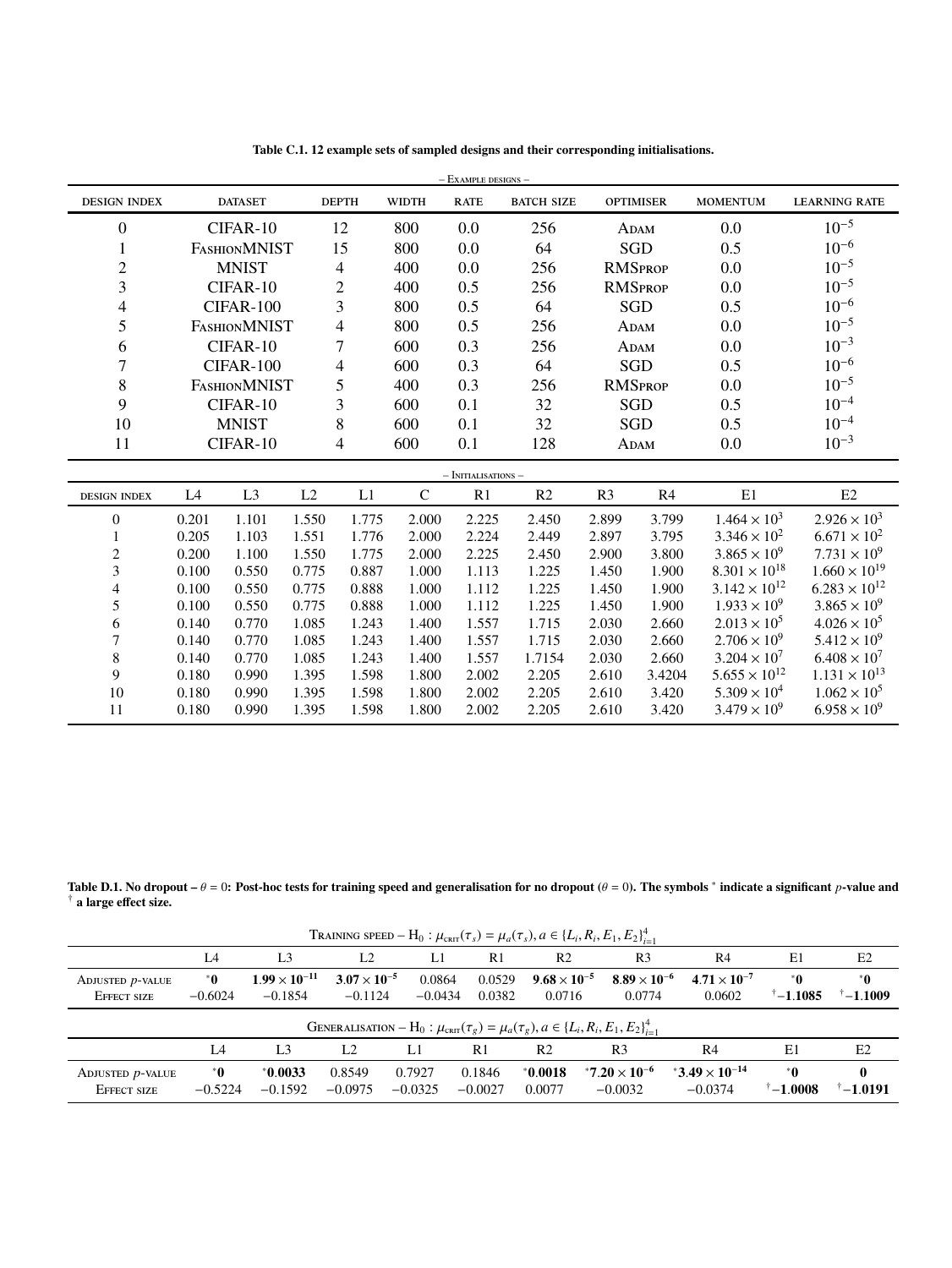<span id="page-10-0"></span>Table D.2. Dropout –  $\theta = 0.1$ : Post-hoc tests for training speed and generalisation for dropout with rate  $\theta = 0.5$ . The symbols  $^*$  indicate a significant *p*-value and † a large effect size.

| TRAINING SPEED - H <sub>0</sub> : $\mu_{\text{cnrt}}(\tau_s) = \mu_a(\tau_s)$ , $a \in \{L_i, R_i, E_1, E_2\}_{i=1}^4$ |                     |                        |                     |                     |                  |                  |                     |                                    |                          |                            |
|------------------------------------------------------------------------------------------------------------------------|---------------------|------------------------|---------------------|---------------------|------------------|------------------|---------------------|------------------------------------|--------------------------|----------------------------|
|                                                                                                                        | IA                  | L <sub>3</sub>         | L2                  | L1                  | R <sub>1</sub>   | R <sub>2</sub>   | R <sub>3</sub>      | R4                                 | E1                       | E2                         |
| ADJUSTED <i>p</i> -VALUE<br>EFFECT SIZE                                                                                | *0<br>$-0.2578$     | $*0.0203$<br>$-0.0723$ | 0.9219<br>$-0.0189$ | 0.6552<br>0.0015    | 0.9395<br>0.0311 | 0.2258<br>0.0261 | $*0.0021$<br>0.0202 | $2.59 \times 10^{-8}$<br>$-0.0009$ | *0<br>$\sqrt[+1.1328]$   | *0<br>$^{\dagger}$ -1.1209 |
| GENERALISATION – H <sub>0</sub> : $\mu_{\text{cnrt}}(\tau_g) = \mu_a(\tau_g), a \in \{L_i, R_i, E_1, E_2\}_{i=1}^4$    |                     |                        |                     |                     |                  |                  |                     |                                    |                          |                            |
|                                                                                                                        | L <sub>4</sub>      | L <sub>3</sub>         | L <sub>2</sub>      | L1                  | R <sub>1</sub>   | R <sub>2</sub>   | R <sub>3</sub>      | R4                                 | E1                       | E2                         |
| ADJUSTED <i>p</i> -VALUE<br>EFFECT SIZE                                                                                | $^*$ 0<br>$-0.3091$ | 0.4475<br>$-0.0976$    | 0.8743<br>$-0.0650$ | 0.7033<br>$-0.0237$ | 0.7874<br>0.0139 | 0.5100<br>0.0236 | $*0.0193$<br>0.0221 | $*1.41 \times 10^{-6}$<br>0.0167   | *0<br>$\uparrow$ -1.1503 | *0<br>$\sqrt[+1.1572]$     |

<span id="page-10-1"></span>Table D.3. Dropout –  $\theta = 0.3$ : Post-hoc tests for training speed and generalisation for dropout with rate  $\theta = 0$ . The symbols \* indicate a significant *p*-value and <sup>†</sup> a large effect size and † a large effect size.

| TRAINING SPEED - H <sub>0</sub> : $\mu_{\text{cnrt}}(\tau_s) = \mu_a(\tau_s)$ , $a \in \{L_i, R_i, E_1, E_2\}_{i=1}^4$ |                        |                        |                        |                     |                     |                        |                                     |                                       |                                |                             |  |
|------------------------------------------------------------------------------------------------------------------------|------------------------|------------------------|------------------------|---------------------|---------------------|------------------------|-------------------------------------|---------------------------------------|--------------------------------|-----------------------------|--|
|                                                                                                                        | IA                     | L <sub>3</sub>         | L <sub>2</sub>         | L1                  | R <sub>1</sub>      | R <sub>2</sub>         | R <sub>3</sub>                      | R <sub>4</sub>                        | E1                             | E2                          |  |
| ADJUSTED <i>p</i> -VALUE<br>EFFECT SIZE                                                                                | $*0.0051$<br>$-0.1348$ | 0.0727<br>$-0.0281$    | 0.0727<br>$-0.0020$    | 0.2097<br>$-0.0009$ | 0.1885<br>$-0.0066$ | $*0.0090$<br>$-0.0047$ | $*1.49 \times 10^{-6}$<br>$-0.0124$ | * $4.88 \times 10^{-14}$<br>$-0.0336$ | $^*$ 0<br>$^{\dagger}$ -1.1267 | *0<br>$^{\dagger} - 1.1304$ |  |
| GENERALISATION – H <sub>0</sub> : $\mu_{\text{cnrt}}(\tau_g) = \mu_a(\tau_g), a \in \{L_i, R_i, E_1, E_2\}_{i=1}^4$    |                        |                        |                        |                     |                     |                        |                                     |                                       |                                |                             |  |
|                                                                                                                        | L <sub>4</sub>         | L <sub>3</sub>         | L <sub>2</sub>         | L1                  | R <sub>1</sub>      | R <sub>2</sub>         | R <sub>3</sub>                      | R4                                    | E1                             | E2                          |  |
| ADJUSTED <i>p</i> -VALUE<br>EFFECT SIZE                                                                                | *0.0409<br>$-0.1144$   | $*0.0018$<br>$-0.0416$ | $*0.0075$<br>$-0.0074$ | $*0.0409$<br>0.0039 | 0.3975<br>0.0035    | $*0.0296$<br>0.0093    | $*1.03 \times 10^{-5}$<br>0.0128    | $*6.88 \times 10^{-14}$<br>$-0.0113$  | *0<br>$^{\dagger} - 1.2549$    | *0<br>$^{\dagger} - 1.2575$ |  |

<span id="page-10-2"></span>Table D.4. Dropout –  $\theta = 0.5$ : Post-hoc tests for training speed and generalisation for dropout with rate  $\theta = 0$ . The symbols \* indicate a significant *p*-value and <sup>†</sup> a large effect size and † a large effect size.

| TRAINING SPEED - H <sub>0</sub> : $\mu_{\text{cnrt}}(\tau_s) = \mu_a(\tau_s)$ , $a \in \{L_i, R_i, E_1, E_2\}_{i=1}^4$ |                                   |                                                 |                                    |                                 |                                  |                                    |                                                 |                                               |                             |                             |
|------------------------------------------------------------------------------------------------------------------------|-----------------------------------|-------------------------------------------------|------------------------------------|---------------------------------|----------------------------------|------------------------------------|-------------------------------------------------|-----------------------------------------------|-----------------------------|-----------------------------|
|                                                                                                                        | L <sub>4</sub>                    | L3                                              | L <sub>2</sub>                     | LI                              | R <sub>1</sub>                   | R <sub>2</sub>                     | R <sub>3</sub>                                  | R4                                            | E1                          | E2                          |
| ADJUSTED <i>p</i> -VALUE<br>EFFECT SIZE                                                                                | 0.1170<br>$-0.0491$               | *7.46 $\times$ 10 <sup>-5</sup><br>0.01421      | $*0.0075$<br>0.0105                | 0.0843<br>0.0119                | 0.1188<br>$-0.0227$              | $*0.0002$<br>$-0.0073$             | $*1.63 \times 10^{-8}$<br>$-0.0210$             | *2.66 $\times$ 10 <sup>-14</sup><br>$-0.0404$ | *0<br>$^{\dagger} - 1.1158$ | *0<br>$^{\dagger} - 1.1171$ |
| GENERALISATION – H <sub>0</sub> : $\mu_{\text{cnrt}}(\tau_g) = \mu_a(\tau_g), a \in \{L_i, R_i, E_1, E_2\}_{i=1}^4$    |                                   |                                                 |                                    |                                 |                                  |                                    |                                                 |                                               |                             |                             |
|                                                                                                                        | L4                                | L <sub>3</sub>                                  | L <sub>2</sub>                     | L1                              | R <sub>1</sub>                   | R <sub>2</sub>                     | R <sub>3</sub>                                  | R <sub>4</sub>                                | E1                          | E2                          |
| ADJUSTED $p$ -VALUE<br>EFFECT SIZE                                                                                     | *0.0009<br>$-3.37 \times 10^{-2}$ | $*6.18 \times 10^{-6}$<br>$4.44 \times 10^{-3}$ | $*0.0016$<br>$1.01 \times 10^{-5}$ | 0.0591<br>$8.92 \times 10^{-3}$ | 0.2637<br>$-2.04 \times 10^{-2}$ | $*0.0010$<br>$4.63 \times 10^{-4}$ | $1.03 \times 10^{-5}$<br>$-1.18 \times 10^{-2}$ | $*5.08 \times 10^{-12}$<br>$-2.64e - 02$      | *0<br>$\sqrt[+1.2796]$      | $^*$ 0<br>$-1.2843$         |